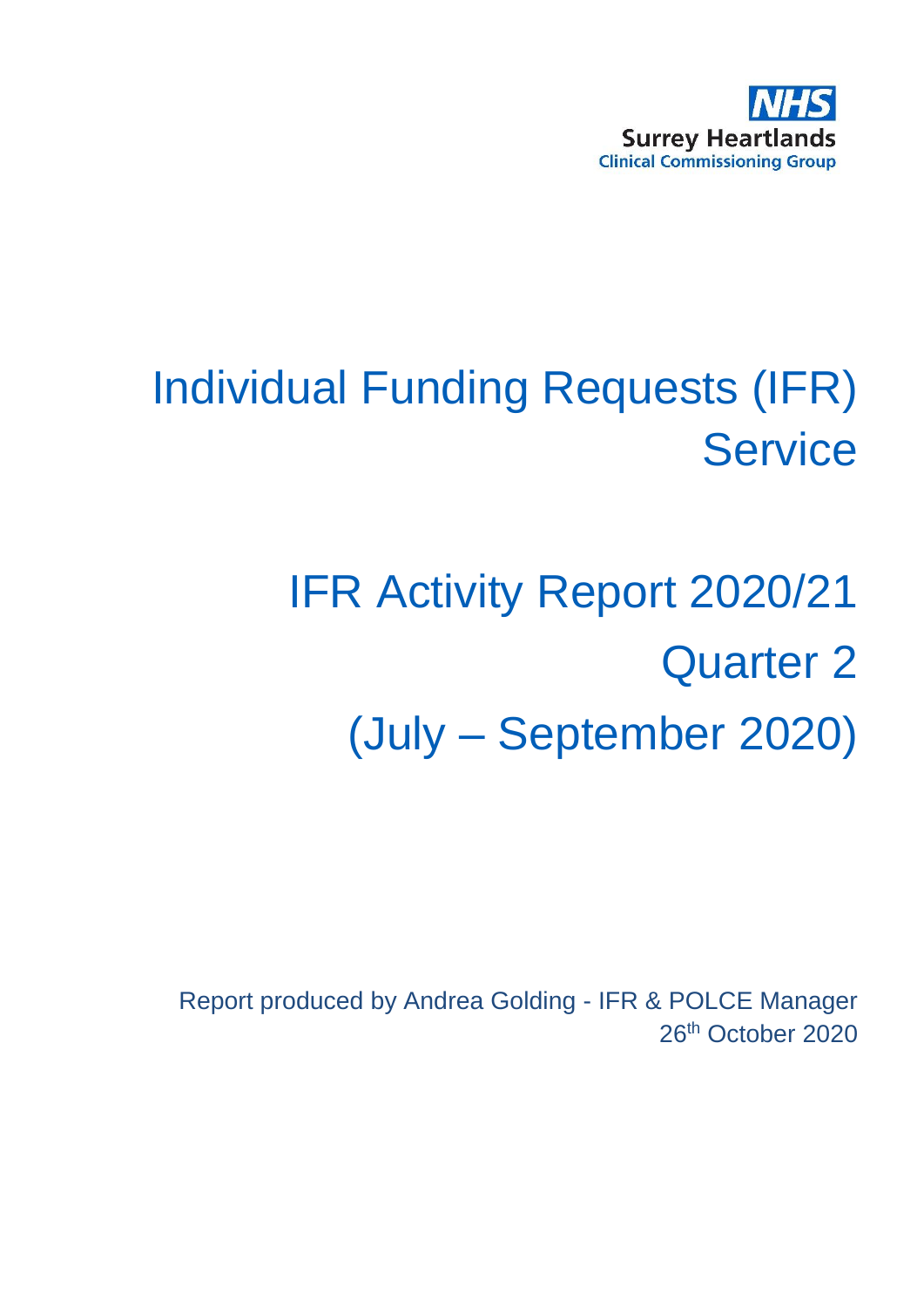#### **Contents**

| 1.  |  |
|-----|--|
| 2.  |  |
| 3.  |  |
| 4.  |  |
| 5.  |  |
| 6.  |  |
| 7.  |  |
| 8.  |  |
| 9.  |  |
| 10. |  |
| 11. |  |
| 12. |  |
| 13. |  |
| 14. |  |
| 15. |  |
| 16. |  |
| 17. |  |
| 18. |  |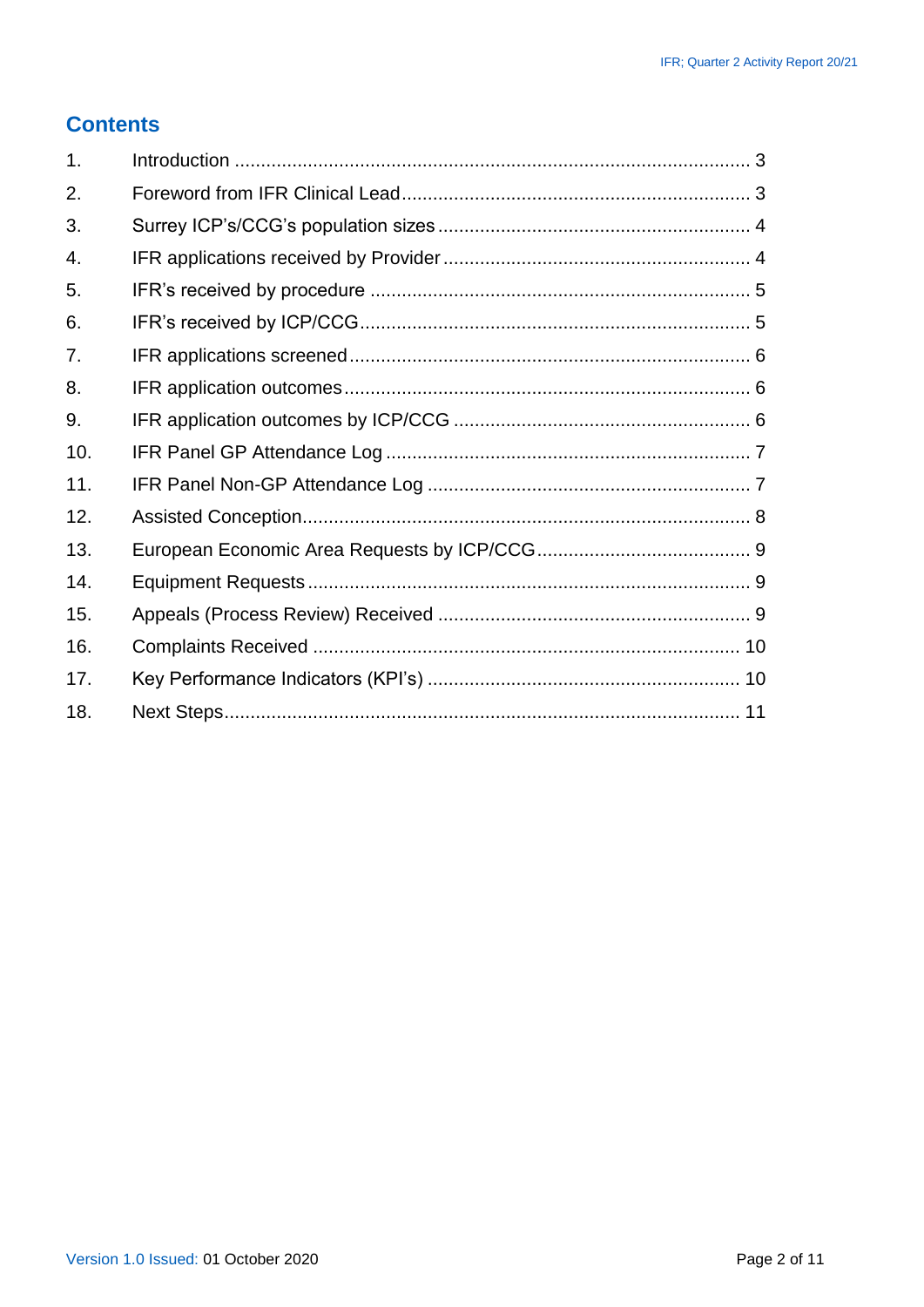#### <span id="page-2-0"></span>**1. Introduction**

The Effective Commissioning Initiative (ECI) Team at Surrey Heartlands Clinical Commissioning Group (CCG) hosts the Individual Funding Requests (IFR) service for interventions on behalf of East Surrey, Guildford & Waverley, North West Surrey and Surrey Downs (Integrated Care Partnerships (ICP's), and Surrey Heath CCG.

There are cases where a patient's needs cannot be met through existing contracts and commissioning arrangements, but their consultant considers that they have a need for an uncommissioned treatment and wishes to request funding on their patient's behalf. When these requests occur, ICP's/CCG's must have a robust and transparent system in place to assess and determine whether the request should be funded, whilst demonstrating a rational decision making process for each individual patient.

IFR applications for procedures and treatments are submitted using an online database called Blueteq, which are then checked for completeness by the ECI admin team. Applications are screened on a weekly basis by the IFR screening group which consists of a minimum of 2 clinicians.

Where cases are deemed to be eligible for consideration by the IFR Panel, they are submitted to the next available Panel meeting; Panel meetings are held on the fourth Wednesday of every month and are attended by clinical representation from each of the 4 Surrey ICP's/CCG as well as a pharmacist, a member of Public Health and a Lay Member. The IFR Panel will decide whether to approve or decline funding based on the information provided. Once a Panel decision has been made, the ECI admin team will communicate the outcome to the applicant.

If the applicant, or their patient, requests a review of the outcome following a declined decision, they have the option of sending a request in writing to the ECI admin team; this must be received within one calendar month of the date of the IFR Panel decision email/letter.

Since March 2020, all providers have been on a block contract in order to minimise the burden of formal contractual documentation and contract management processes so that staff can focus fully on the COVID-19 response. Providers are not required to submit IFR applications at this time, however some have continued to do so for monitoring purposes.

#### <span id="page-2-1"></span>**2. Foreword from IFR Clinical Lead**

This report demonstrates the scope of the IFR applications for interventions (only) which have been received by the ECI admin team over the last quarter. All data within this report relates to Surrey Heartlands and Surrey Heath CCG's.

The ECI admin team continue to hold a joint weekly screening meeting between themselves and the Pharmaceutical Commissioning Team (for drugs), to screen cases for eligibility for consideration by the IFR Panel. The process ensures that cases are always screened by a minimum of 2 clinicians to guarantee a fair and transparent process.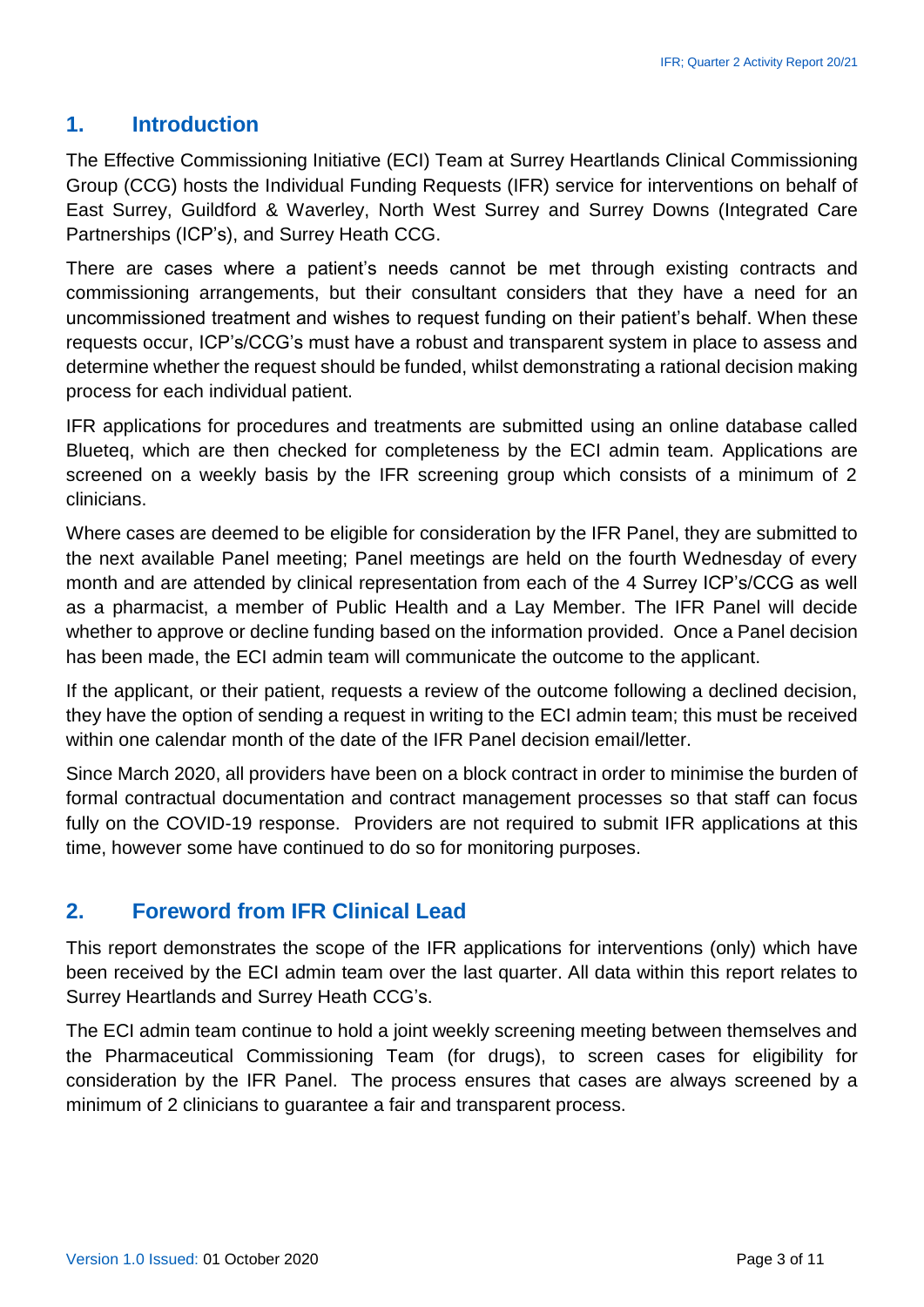The ECI team continue to monitor requests and flag up potential commissioning gaps in a timely manner to the commissioners.

The ECI team are currently recruiting a Lay Member to sit on the IFR Panel and be the advocate for patients. A high number of exceptional candidates have applied and we therefore are hopeful that the interview process will be successful.

#### <span id="page-3-0"></span>**3. Surrey ICP's/CCG's population sizes**

These figures are taken from each individual ICP's Annual General Meeting June 2019. (\* figure taken from Surrey Heath CCG Annual Report 19/20).

| <b>ICP/CCG</b>                      | <b>Population size</b> |
|-------------------------------------|------------------------|
| <b>East Surrey ICP</b>              | $180,000 +$            |
| <b>Guildford &amp; Waverley ICP</b> | $225,000 +$            |
| North West Surrey ICP               | $370,000 +$            |
| <b>Surrey Downs ICP</b>             | $305,000 +$            |
| <b>Surrey Heath CCG</b>             | 97,154 *               |

# <span id="page-3-1"></span>**4. IFR applications received by Provider**

During the same time period for the previous year, there has been a 63% decrease in applications received. This is likely due to the block contract arrangement imposed by NHS England in March 2020.

| <b>Provider</b>                                   | <b>Activity</b> |
|---------------------------------------------------|-----------------|
| <b>Southampton University Hospitals NHS Trust</b> | 2               |
| Guys & St Thomas' NHS Foundation Trust            | 2               |
| <b>Surrey &amp; Sussex Healthcare NHS Trust</b>   | 1               |
| Ashford & St Peters Hospitals NHS Trust           | 1               |
| <b>Nuffield Health Woking Hospital</b>            | 1               |
| <b>BMI Healthcare Princess Margaret Hospital</b>  | 1               |
| Spire Thames Valley Hospital & Windsor Clinic     |                 |
| <b>Odstock Medical Limited</b>                    |                 |
| <b>Aintree University Hospitals</b>               | 1               |
| <b>Kingston Hospital NHS Trust</b>                | 1               |
| <b>Grand Total</b>                                |                 |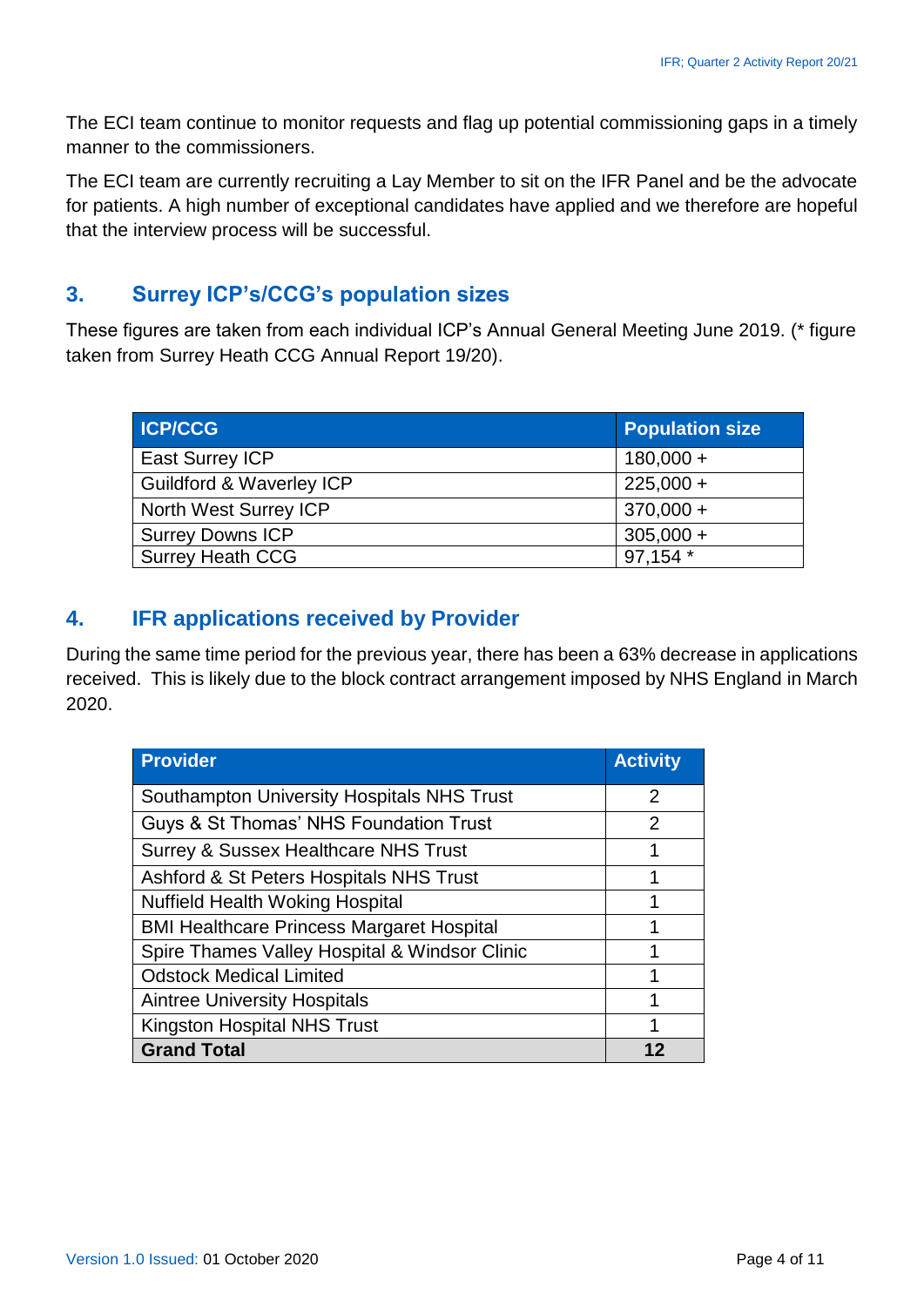## <span id="page-4-0"></span>**5. IFR's received by procedure**

The table below shows the procedures for which IFR's were submitted. The application that was received for a drug was returned to the requesting clinician advising them to redirect it to the Pharmaceutical Commissioning Team for processing.

| <b>Procedure</b>                          | <b>Activity</b> |
|-------------------------------------------|-----------------|
| Cryopreservation                          | 2               |
| Embryo transfer                           |                 |
| <b>IVF</b>                                |                 |
| <b>Functional Electrical Stimulation</b>  |                 |
| <b>Other Orthopaedics</b>                 |                 |
| <b>Other Breast Surgery</b>               |                 |
| Removal and Replacement of Breast Implant |                 |
| <b>Orthotics</b>                          |                 |
| <b>Epilepsy Assessment</b>                |                 |
| <b>Other Orthopaedics</b>                 |                 |
| Drugs                                     |                 |
| <b>Grand Total</b>                        |                 |

## <span id="page-4-1"></span>**6. IFR's received by ICP/CCG**

Although there has been a slight increase in applications received during this quarter, there was still a reduction in the number of submissions. This is likely to continue during the COVID-19 pandemic, owing to the block contract arrangement imposed by NHS England.

Surrey Heartlands CCG have a Referral Support Service (RSS) whereby requests that would require an IFR application would be filtered out and returned to practice.

| <b>ICP/CCG</b>                           | <b>Activity</b> |
|------------------------------------------|-----------------|
| <b>East Surrey ICP</b>                   | 2               |
| <b>Guildford &amp; Waverley ICP</b>      |                 |
| North West Surrey ICP                    |                 |
| <b>Surrey Downs ICP</b>                  | 2               |
| <b>Surrey Heartlands CCG Grand Total</b> | 6               |
| <b>Surrey Heath CCG</b>                  | 6               |
| <b>Surrey Heath CCG Grand Total</b>      | 12              |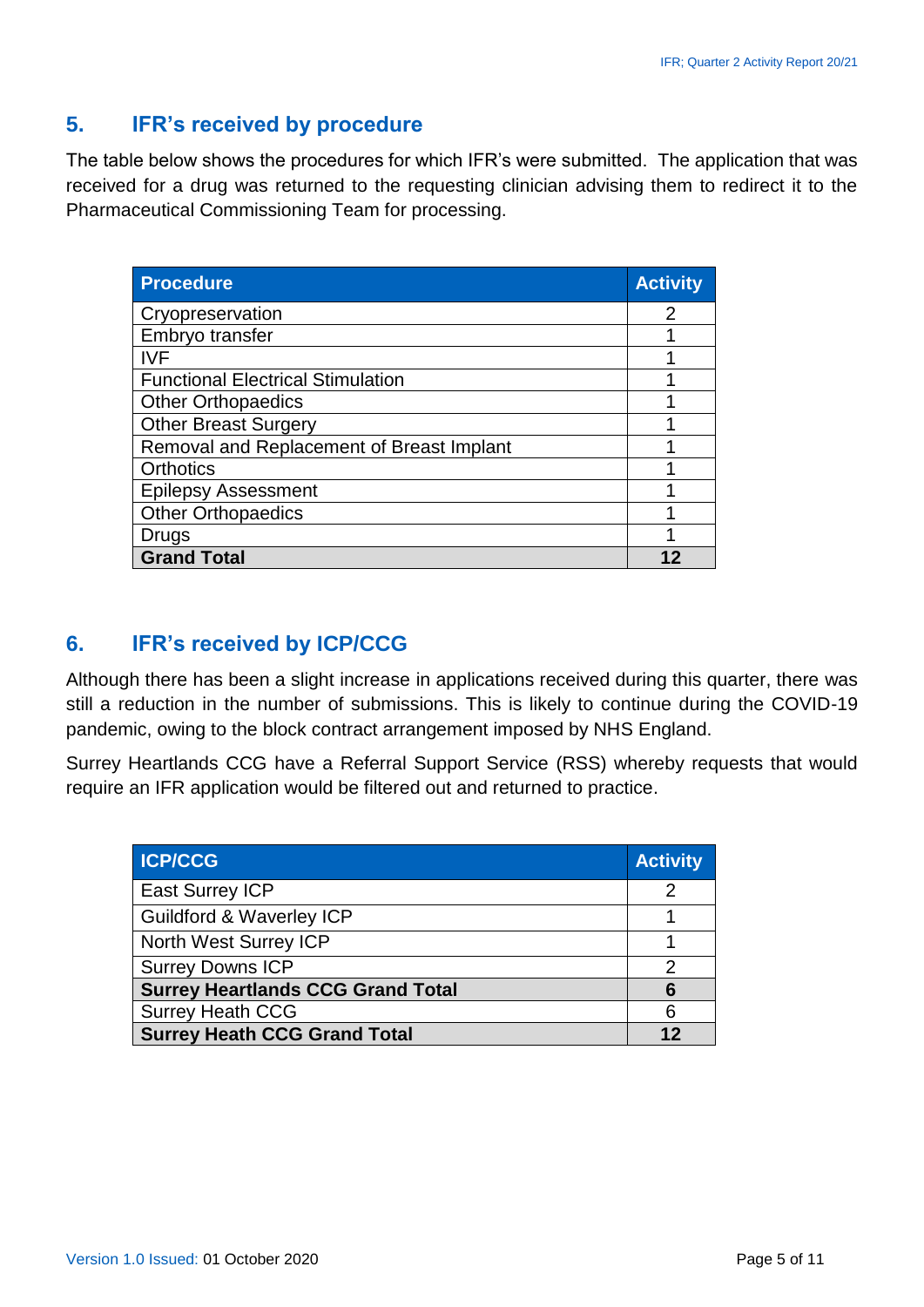#### <span id="page-5-0"></span>**7. IFR applications screened**

IFR applications are screened for eligibility for consideration by the IFR Panel. At the screening panel held in August, a case was considered appropriate for a Prior Approval application rather than an IFR. During September there were no cases that required screening.

| <b>Month</b> | No of IFR's<br>screened | <b>Eligible for</b><br><b>Panel</b> | Ineligible for<br><b>Panel</b> | Withdrawn:<br><b>IFR not required</b> |
|--------------|-------------------------|-------------------------------------|--------------------------------|---------------------------------------|
| Jul          |                         |                                     |                                |                                       |
| Aug          | r                       |                                     |                                |                                       |
| Sep          |                         |                                     |                                |                                       |

#### <span id="page-5-1"></span>**8. IFR application outcomes**

Out of the 12 IFR applications received by the ECI team between July and September 2020, 10 were withdrawn. The common themes for an IFR being withdrawn are:

- There is a policy therefore an IFR application is not required
- Insufficient clinical detail was provided or the request was uploaded onto the Blueteq database but not finalised and submitted

Where the screening group have considered that a case is ineligible for panel, generally the reason is that the requesting clinician has not provided enough evidence to demonstrate how the patient is exceptional. Clinicians have the option of resubmitting their request at a later date provided there is additional clinical information available.

| <b>Status</b>                                     | <b>Activity</b> |
|---------------------------------------------------|-----------------|
| <b>IFR Withdrawn</b>                              | -1 <sub>0</sub> |
| IFR Ineligible for consideration by the IFR Panel |                 |
| <b>IFR Declined by the IFR Panel</b>              |                 |
| <b>Grand Total</b>                                |                 |

# <span id="page-5-2"></span>**9. IFR application outcomes by ICP/CCG**

The table below details the outcomes and anticipated costs for all of the IFR applications that were submitted for this quarter. Out of the 12 applications that were submitted, 10 were withdrawn; 3 due to the application being initiated but not completed on Blueteq; these applications are indicated with a \* and have no cost or detail of the required procedure.

| <b>ICP/CCG</b>     | <b>IFR Outcome</b> | <b>Activity Anticipated Cost</b> |
|--------------------|--------------------|----------------------------------|
| <b>East Surrey</b> |                    | £3000                            |
|                    | Withdrawn          | $£0*$                            |
|                    | Withdrawn          | £3000                            |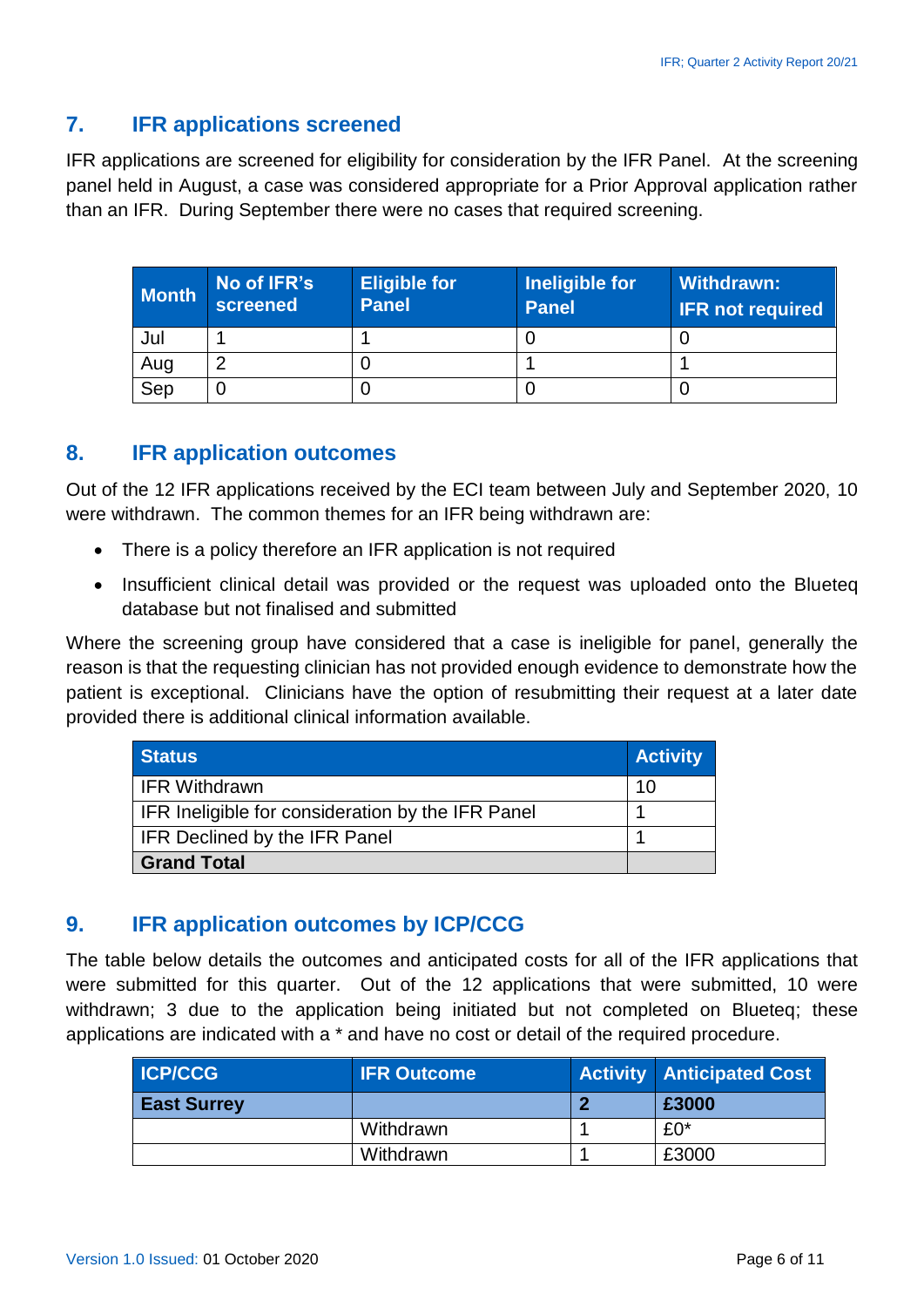| <b>Guildford &amp; Waverley</b> |                             |                | £1610   |
|---------------------------------|-----------------------------|----------------|---------|
|                                 | Withdrawn                   | 1              | £1610   |
| <b>North West Surrey</b>        |                             | и              | £3000   |
|                                 | Withdrawn                   | 1              | £3000   |
| <b>Surrey Downs</b>             |                             | $\overline{2}$ |         |
|                                 | Withdrawn                   |                | £0*     |
|                                 | Withdrawn                   |                | £3000   |
| <b>Surrey Heath</b>             |                             | 6              | £21,500 |
|                                 | Withdrawn                   |                | £4000   |
|                                 | Withdrawn                   |                | £4000   |
|                                 | Withdrawn                   | 1              | $£0*$   |
|                                 | Withdrawn                   |                | £1000   |
|                                 | Ineligible                  | 1              | £4500   |
|                                 | <b>IFR Panel</b> ; Declined | 1              | £8000   |
| <b>Grand Total</b>              |                             |                | £29,110 |

#### <span id="page-6-0"></span>**10. IFR Panel GP Attendance Log**

The table below shows the attendance log for the GP's that were present at the IFR Panel meetings during this time period. The Panel meeting held in September did not consider any intervention cases.

| <b>Name</b>          | <b>Organisation</b>                 | Jul          | Aug | <b>Sep</b> |
|----------------------|-------------------------------------|--------------|-----|------------|
| Dr Joe McGilligan    | <b>East Surrey ICP</b>              | $\sqrt{ }$   |     |            |
| Dr David Eyre-Brook  | <b>Guildford &amp; Waverley ICP</b> |              |     |            |
| Dr Philippa Woodward | North West Surrey ICP               | $\checkmark$ |     |            |
| Dr Phi Vo            | <b>Surrey Downs ICP</b>             |              |     |            |
| Dr Rachel Darroch    | <b>Surrey Heath CCG</b>             |              |     |            |
| Dr John Fraser       | <b>Surrey Heath CCG</b>             |              |     |            |

# <span id="page-6-1"></span>**11. IFR Panel Non-GP Attendance Log**

The table below shows the attendance log for the Non-GP's that were present at the IFR Panel meetings during this time period. The Panel meeting held in September did not consider any intervention cases.

| <b>Name</b>         | <b>Organisation</b>                                           | Jul | Aug | <b>Sep</b> |
|---------------------|---------------------------------------------------------------|-----|-----|------------|
| Tejinder Bahra      | <b>Pharmaceutical Commissioning</b><br>Team, East Surrey ICP  |     |     |            |
| Sarah Watkin        | <b>Pharmaceutical Commissioning</b><br>Team, Surrey Downs ICP |     |     |            |
| Hannah<br>Macdonald | <b>Pharmaceutical Commissioning</b><br>Team, Surrey Downs ICP |     |     |            |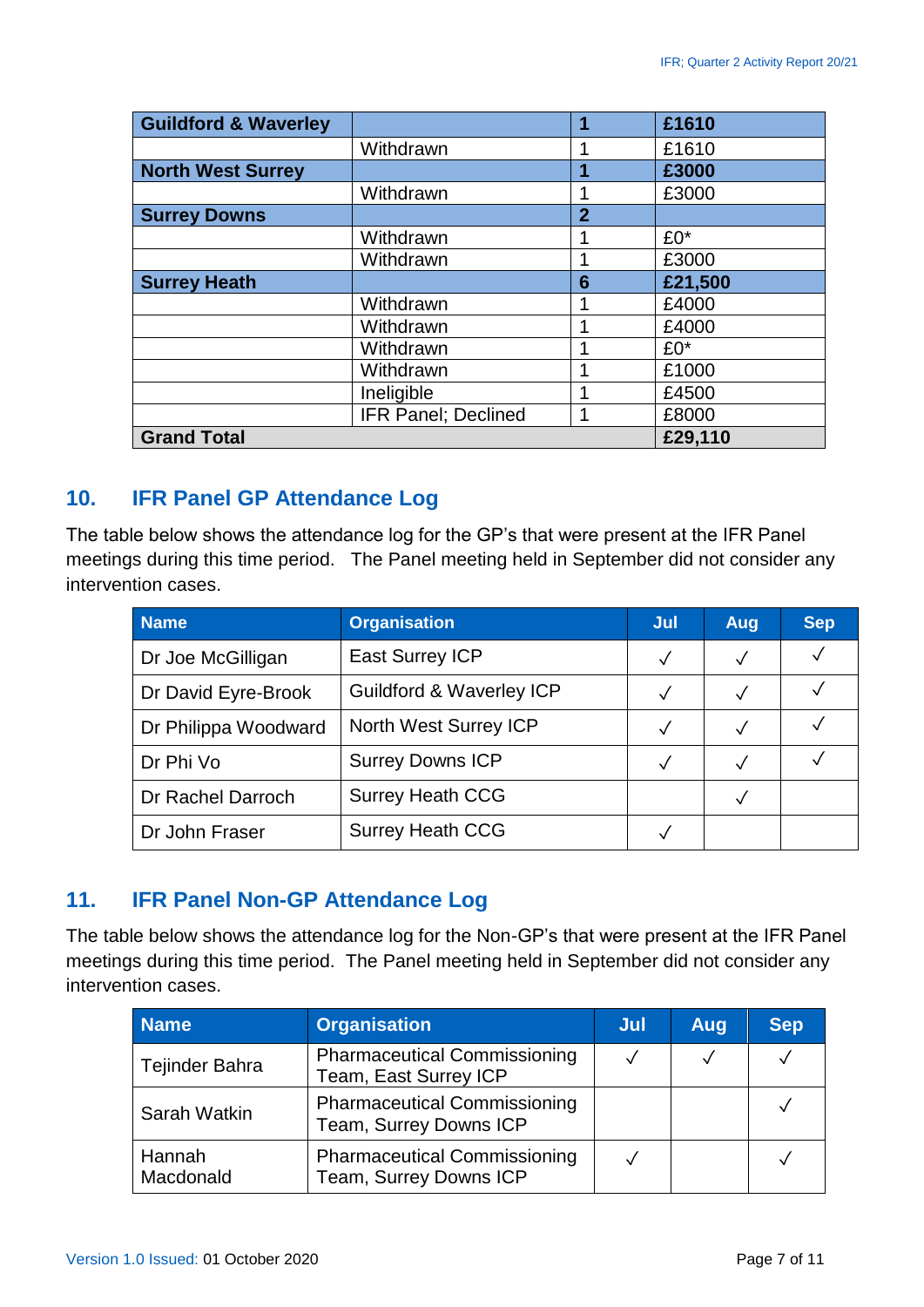| <b>Name</b>            | <b>Organisation</b>                                                             | Jul       | <b>Aug</b>   | <b>Sep</b>   |
|------------------------|---------------------------------------------------------------------------------|-----------|--------------|--------------|
| Nikki Smith            | <b>Lead Commissioning</b><br><b>Pharmacist, Surrey Heartlands</b><br><b>CCG</b> |           |              |              |
| <b>Clare Johns</b>     | <b>Pharmaceutical Commissioning</b><br>Team, Surrey Downs ICP                   |           | $\sqrt{}$    |              |
| Georgina Randall       | <b>Pharmaceutical Commissioning</b><br>Team, Surrey Downs ICP                   |           |              | $\checkmark$ |
| <b>Dr Liz Saunders</b> | <b>Public Health, Surrey County</b><br>Council                                  |           | $\checkmark$ |              |
| Dr Iain<br>Cruickshank | <b>IFR Panel Chair, Surrey</b><br><b>Heartlands CCG</b>                         |           | $\checkmark$ |              |
| Andrea Golding         | <b>ECI Team, Surrey Heartlands</b><br><b>CCG</b>                                |           |              |              |
| <b>James Forbes</b>    | <b>ECI Team, Surrey Heartlands</b><br>CCG                                       | $\sqrt{}$ | $\checkmark$ | $\checkmark$ |
| <b>Taylor Keech</b>    | <b>ECI Team, Surrey Heartlands</b><br>CCG                                       |           |              |              |

# <span id="page-7-0"></span>**12. Assisted Conception**

Under patient choice, patients who are registered with a Surrey GP have the option of choosing where to undergo their Assisted Conception treatment, although there are 3 preferred providers that are commissioned by the CCG: Nuffield Health, Woking Hospital, Croydon Health Services NHS Trust (Mayday) and Kingston Hospital NHS Foundation Trust.

Up to 2 full cycles (consisting of 1 fresh and 1 frozen cycle) of IVF, with or without ICSI, are funded in eligible women who are aged no more than 39 years at the time of their referral to a fertility clinic. If the woman reaches the age of 40 during treatment, then that cycle can be completed but no others must be initiated.

The table below shows the details of the 4 IFR application's received for an assisted conception procedures during this period.

| <b>ICP/CCG</b>                   | <b>Procedure</b>                                                          | <b>Activity</b> | <b>Expected</b><br><b>Cost</b> |
|----------------------------------|---------------------------------------------------------------------------|-----------------|--------------------------------|
| <b>East Surrey</b><br><b>ICP</b> | <b>Withdrawn</b>                                                          | 2               | £3000                          |
|                                  | <b>Embryo Transfer</b>                                                    |                 | £3000                          |
|                                  | Cryopreservation to preserve fertility<br>in people diagnosed with cancer |                 | $f(0^*)$                       |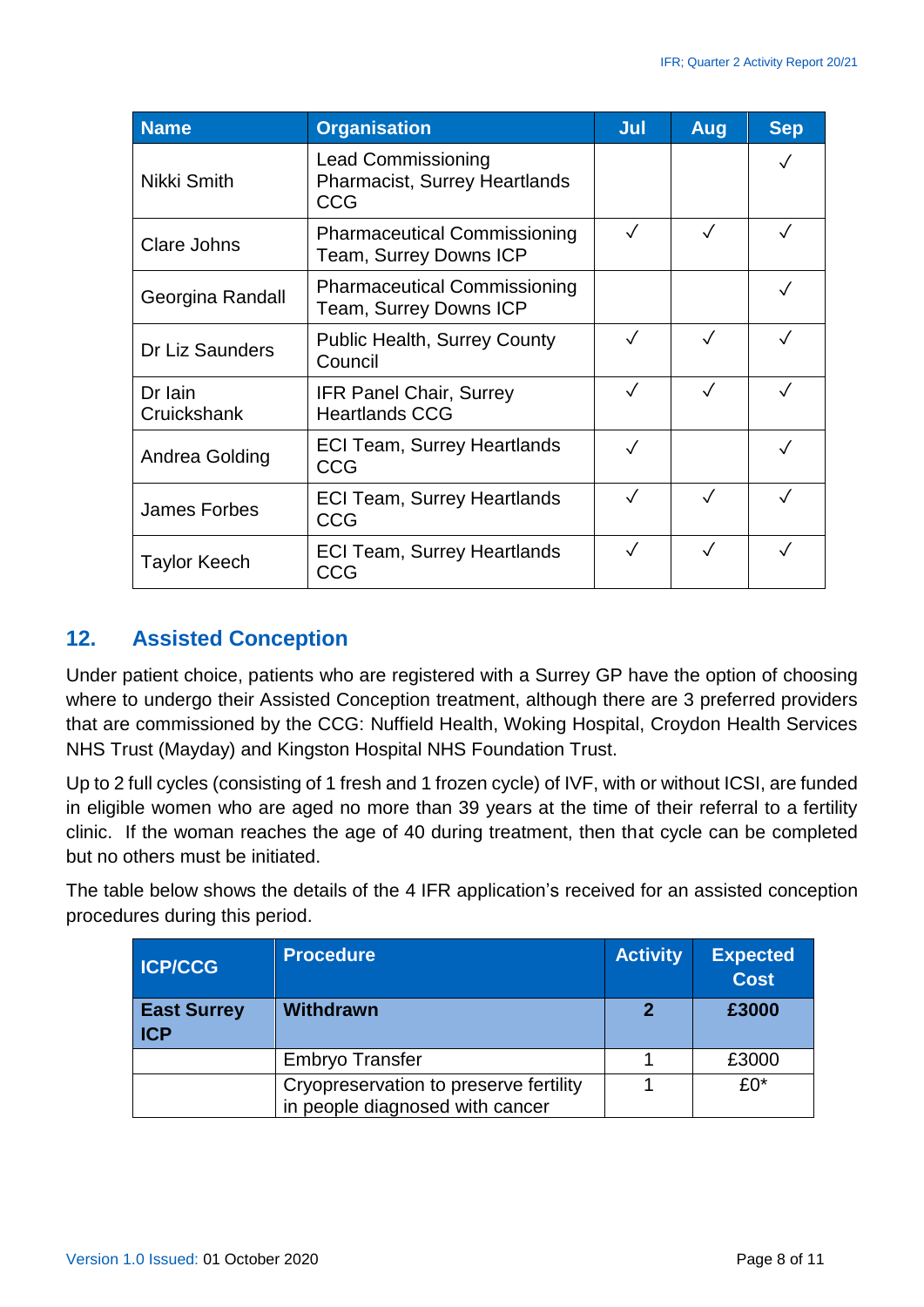| <b>Surrey Heath</b><br><b>CCG</b> | <b>IFR Panel: Declined</b>                                                | £8000    |
|-----------------------------------|---------------------------------------------------------------------------|----------|
|                                   | IVF                                                                       | £8000    |
|                                   | <b>Withdrawn</b>                                                          | £0*      |
|                                   | Cryopreservation to preserve fertility<br>in people diagnosed with cancer | $f(0^*)$ |
| <b>Grand Total</b>                |                                                                           | £11,000  |

#### <span id="page-8-0"></span>**13. European Economic Area Requests by ICP/CCG**

European Economic Area (EEA) requests are for routine treatments which took place in a European country. ICP's/CCG's are responsible for reimbursing patients if the treatment would have been routinely available on the NHS. All EEA requests are managed by NHS England. When treatment takes place via this route, the designated team at NHS England submit a request for reimbursement of costs to the patients ICP/CCG.

All EEA requests are managed by the ECI team; each request is logged by the team and the patients ICP makes the decision on whether the reimbursement should be made.

Requests received from NHS England contain minimal information and do not include the costs involved in the treatment. If a response is not submitted to NHS England within 7 working days, they have the authorisation to approved funding on behalf of the patients ICP providing the treatment undertaken is funding locally. NHS England will then recharge the ICP.

One EEA reimbursement claim was made during this period. The claim was made in July and was for a Septoplasty for a patient with a deviated septum and turbinate hypertrophy.

# <span id="page-8-1"></span>**14. Equipment Requests**

Requests for equipment are submitted to the ECI team via an Outside Remit Request (ORR). The ECI team log the request details and send the completed ORR form to the Surrey Heartlands contracting team for a response.

No requests for any equipment were received during this period.

# <span id="page-8-2"></span>**15. Appeals (Process Review) Received**

When the IFR Panel has not supported funding for a treatment, the patient or requesting clinician have the option of requesting that the process which led to the decision be subject to review. The request must be submitted to the ECI team within 28 working days of the IFR Panel outcome and submitted in writing via email.

The IFR Review Panel will consider whether the process followed by the IFR Panel was fair and consistent, based on whether the decision reached:

- Was taken following a process which was consistent with the policies of CCG;
- Was a decision which a reasonable IFR Panel was entitled to reach;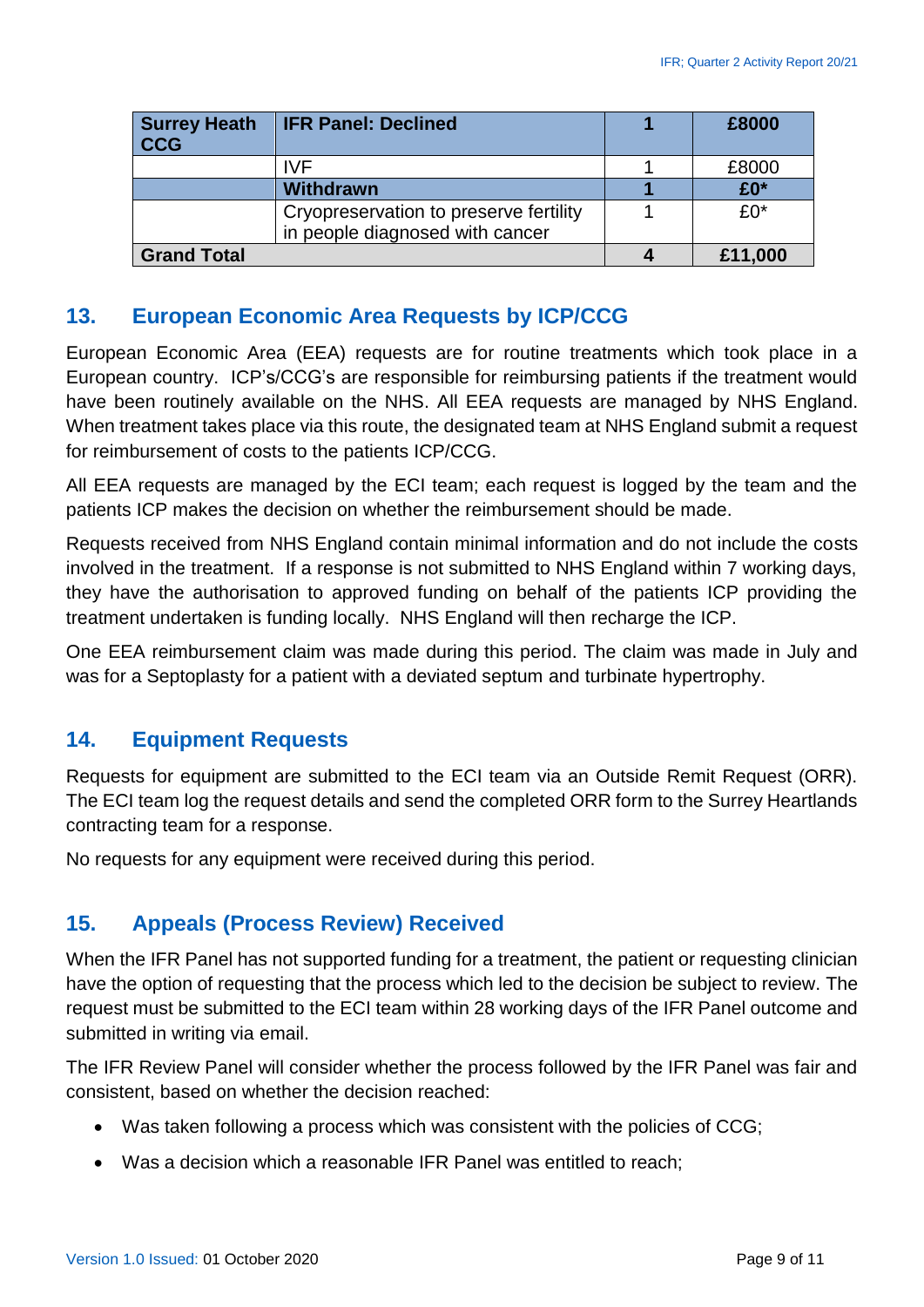- Understood, took into account and weighed, all the relevant evidence; and
- Did not take into account any irrelevant factors.

In the event that the IFR Review Panel considers that there was any procedural error in the IFR Panel's decision, they will consider whether there was any reasonable prospect that the IFR Panel could have come to a different decision had that error not been made.

If the IFR Review Panel considers that there was no reasonable prospect of the IFR Panel coming to a different decision, then the IFR Review Panel will approve the decision notwithstanding the procedural error. If the IFR Review Panel considers that there was a reasonable prospect that the IFR Panel may have come to a different decision had the error not been made, the IFR Review Panel will require the IFR Panel to reconsider the decision.

No appeals were received during this period.

#### <span id="page-9-0"></span>**16. Complaints Received**

Complaints that relate to the IFR process are submitted directly to the Surrey Heartlands CCG complaints team who will, in turn, contact the ECI team for a response.

No complaints were received during this period.

#### <span id="page-9-1"></span>**17. Key Performance Indicators (KPI's)**

The ECI team work to Key Performance Indicators (KPI's) in order to ensure that the process is managed in a robust manner. The table below shows the details of each KPI and whether the target was met each month.

| <b>KPI</b>                                 | <b>Target</b> |      |      |      |
|--------------------------------------------|---------------|------|------|------|
| IFR applications logged and acknowledged   | 100%          | 100% | 100% | 100% |
| within 5 working days of receipt           |               |      |      |      |
| Incomplete applications returned to the    | 100%          | 100% | 100% | 100% |
| requesting clinician within 5 working days |               |      |      |      |
| Applications outside of scope returned to  | 100%          | 100% | 100% | 100% |
| the requesting clinicians within 5 working |               |      |      |      |
| days                                       |               |      |      |      |
| Non-urgent IFR requests that are           | 100%          | 100% | 100% | 100% |
| completed within 25 working days from the  |               |      |      |      |
| date all information is received           |               |      |      |      |
| Urgent requests receive a decision within  | 100%          | 100% | 100% | 100% |
| 3 working days of receipt                  |               |      |      |      |